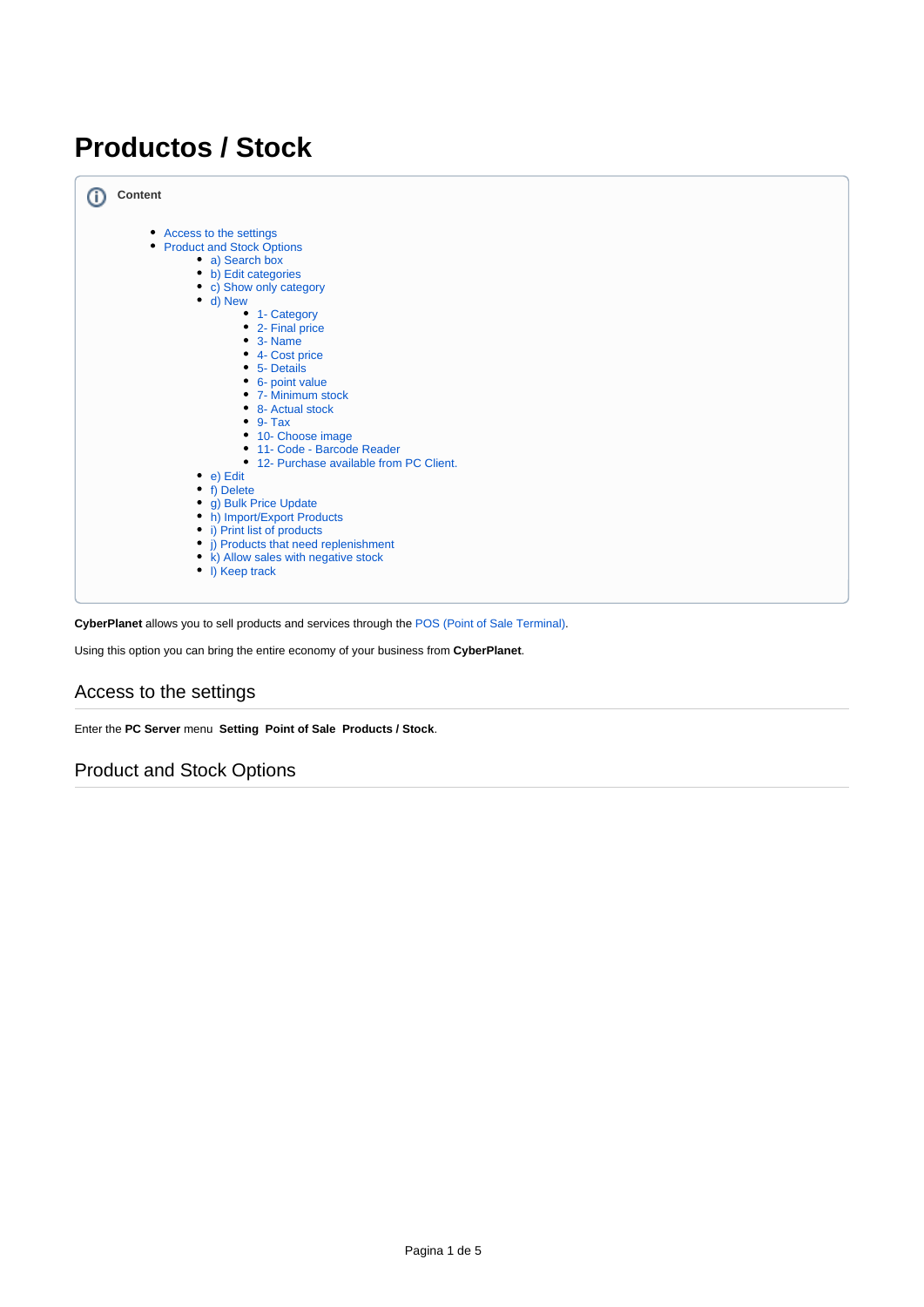| $\mathcal{L}$                                        |                |                       |                                                          |              | <b>Product / Stock Configuration</b> |                |                        |                  | $\pmb{\times}$ |
|------------------------------------------------------|----------------|-----------------------|----------------------------------------------------------|--------------|--------------------------------------|----------------|------------------------|------------------|----------------|
|                                                      |                | a                     |                                                          | b            | Show only category: All              |                | <b>Edit categories</b> | C                | Help           |
| Product                                              | Category       | Cost Price            | Sale Price                                               | Points       | Client PC Order                      | Current stock  | <b>Bar Code</b>        | $\blacktriangle$ |                |
| Coronita                                             | general        | \$0.70                | \$1.00                                                   | $\mathbf{0}$ | Si                                   | 0              |                        | d                | <b>New</b>     |
| Frugos                                               | general        | \$1,10                | \$1,80                                                   | 0            | Si                                   | 0              |                        |                  |                |
| Gustozzi                                             | general        | \$1,00                | \$1,50                                                   | 0            | Si                                   | 2              |                        |                  |                |
| <b>HALLS</b>                                         | general        | \$1,00                | \$1,50                                                   | $\mathbf{0}$ | Si                                   | 0              |                        | e                | Edit           |
| 220 ORIGINAL                                         | Bebidas        | \$1,60                | \$2,00                                                   | $\mathbf{0}$ | Si                                   | 20             |                        |                  |                |
| 7 UP                                                 | Bebidas        | \$1,60                | \$2,00                                                   | 0            | Si                                   | 28             |                        |                  |                |
| <b>AQUARIUS</b>                                      | <b>Bebidas</b> | \$1,40                | \$2.00                                                   | $\mathbf{0}$ | Si                                   | 0              |                        |                  |                |
| BIO-Aloe Original                                    | Bebidas        | \$2,00                | \$2,50                                                   | 0            | Si                                   | 0              |                        | $\boldsymbol{f}$ | Delete         |
| CONCORDIA                                            | Bebidas        | \$1.40                | \$2,00                                                   | 0            | Si                                   | $\mathbf{1}$   |                        |                  |                |
| <b>CRUSH</b>                                         | Bebidas        | \$1.00                | \$2.00                                                   | 0            | Si                                   | 0              |                        |                  |                |
| Frutaris                                             | Bebidas        | \$0,90                | \$1,50                                                   | $\mathbf{0}$ | Si                                   | $\overline{c}$ |                        |                  |                |
| G.Chips                                              | <b>Bebidas</b> | \$0.70                | \$1,00                                                   | 0            | Si                                   | 20             |                        |                  |                |
| GATORADE                                             | <b>Bebidas</b> | \$1.80                | \$2.30                                                   | 0            | Si                                   | 74             |                        |                  |                |
| <b>KRAPS</b>                                         | Bebidas        | \$0,70                | \$1,00                                                   | $\mathbf 0$  | Si                                   | 44             |                        |                  |                |
| PEPSI                                                | <b>Bebidas</b> | \$1.70                | \$2.00                                                   | 0            | Si                                   | 13             |                        |                  |                |
| <b>RED BULL</b>                                      | Bebidas        | \$5,70                | \$7.00                                                   | 0            | Si                                   | $\mathbf 0$    |                        |                  |                |
| San Carlos Water                                     | <b>Bebidas</b> | \$1,00                | \$1,50                                                   | $\mathbf 0$  | Si                                   | 197            |                        |                  |                |
| Charada                                              | Galletas       | \$0,70                | \$1,00                                                   | 0            | Si                                   | 0              |                        |                  |                |
| CHOCOSODA                                            | Galletas       | \$0.70                | \$1.00                                                   | 0            | Si                                   | 0              |                        |                  |                |
| Doña Pepa                                            | Galletas       | \$0,70<br>50.70       | \$1.00<br>61.OO                                          | 0            | Si<br>$\sim$                         | 0              |                        | ▼                |                |
| <b>Bulk Price Update</b><br>Import / Export Products |                |                       | Imprimir productos<br>Productos que necesitan reposición |              |                                      |                |                        |                  |                |
| $\boldsymbol{g}$                                     |                | h                     |                                                          |              |                                      |                |                        |                  |                |
| $\Box$ Allow sales with negative stock.              |                | $\boldsymbol{k}$      |                                                          |              |                                      |                |                        |                  |                |
| Keep history                                         | 12             | Months. (0=unlimited) |                                                          |              |                                      |                |                        |                  |                |

### <span id="page-1-0"></span>**a) Search box**

If you are looking to edit any of your products, write here the initial of it and find it quickly.

### <span id="page-1-1"></span>**b) Edit categories**

From here you can directly access the [category](http://docs.tenaxsoft.com/pages/viewpage.action?pageId=13140600) settings.

### <span id="page-1-2"></span>**c) Show only category**

By default all categories are displayed. If you want to work with products from a particular category, you should select it from this menu.

### <span id="page-1-3"></span>**d) New**





By clicking on **New** you can create products.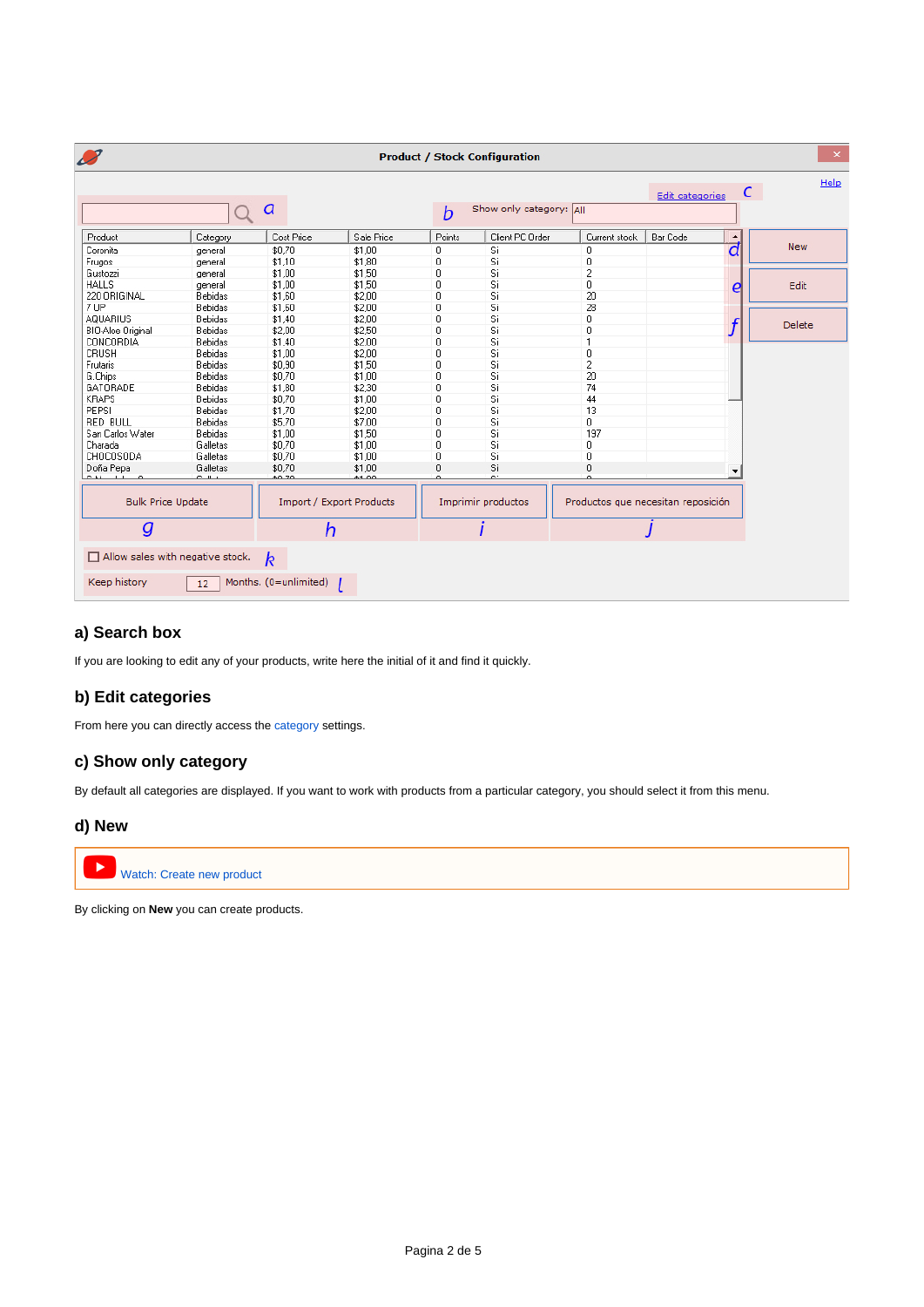|                             | <b>Nuevo Producto</b>                                                                                                                                                                                                                                                         | × |
|-----------------------------|-------------------------------------------------------------------------------------------------------------------------------------------------------------------------------------------------------------------------------------------------------------------------------|---|
| sealliness.<br><b>AM mi</b> | Precio final:<br>Categoría:<br>Editar categorías<br>10<br>л<br>Bar<br>Nombre:<br>Precio de costo:<br>B<br>Evian 500ml<br>4,5<br>Detalles:<br>Valor en puntos:<br>5<br>6<br>lo.<br>Pequeña<br>Stock Mínimo:<br>Stock actual:<br>Crear impuesto 9<br>Impuesto:<br>12<br>l5<br>8 |   |
| Elegir imagen<br>10         | No se aplica<br>Compra disponible desde PC<br>$\overline{\mathbf{z}}$<br>Código: (Lector Cod. barras)<br>11<br>cliente<br>12<br>Cancelar<br>Aceptar                                                                                                                           |   |

#### <span id="page-2-0"></span>**1- Category**

Select the new product **category**.

Categories will allow you to manage and optimize sales of your products and services. After generating the categories you should apply them to each product. At the time of a sale you can filter by Category to speed up searches.

#### **Important** ൘

It is optional to place category to your products.

#### <span id="page-2-1"></span>**2- Final price**

Here you must place the selling price for your product.

#### <span id="page-2-2"></span>**3- Name**

Place product name (The maximum number of characters for this field is 100).

### **Important**

Using a barcode reader, in most cases, the product name is auto-complete.

#### <span id="page-2-3"></span>**4- Cost price**

Now you can set the cost price of your product and better calculate your profits. Enter the cost price of your product.

#### **Warning**

At the time of entering new merchandise, the cost price may also be modified from [Stock: Income-Expenses](https://tenaxsoft.com/c2?568).

### <span id="page-2-4"></span>**5- Details**

You can add additional details to your product. (Ideal to differentiate products with similar names).

#### <span id="page-2-5"></span>**6- point value**

You can now set the number of points a customer needs to exchange for their products.

#### **Important** ന

To use this option, you need to enable the [Points System](http://docs.tenaxsoft.com/display/CYB65/Sistema+de+Puntos).

#### <span id="page-2-6"></span>**7- Minimum stock**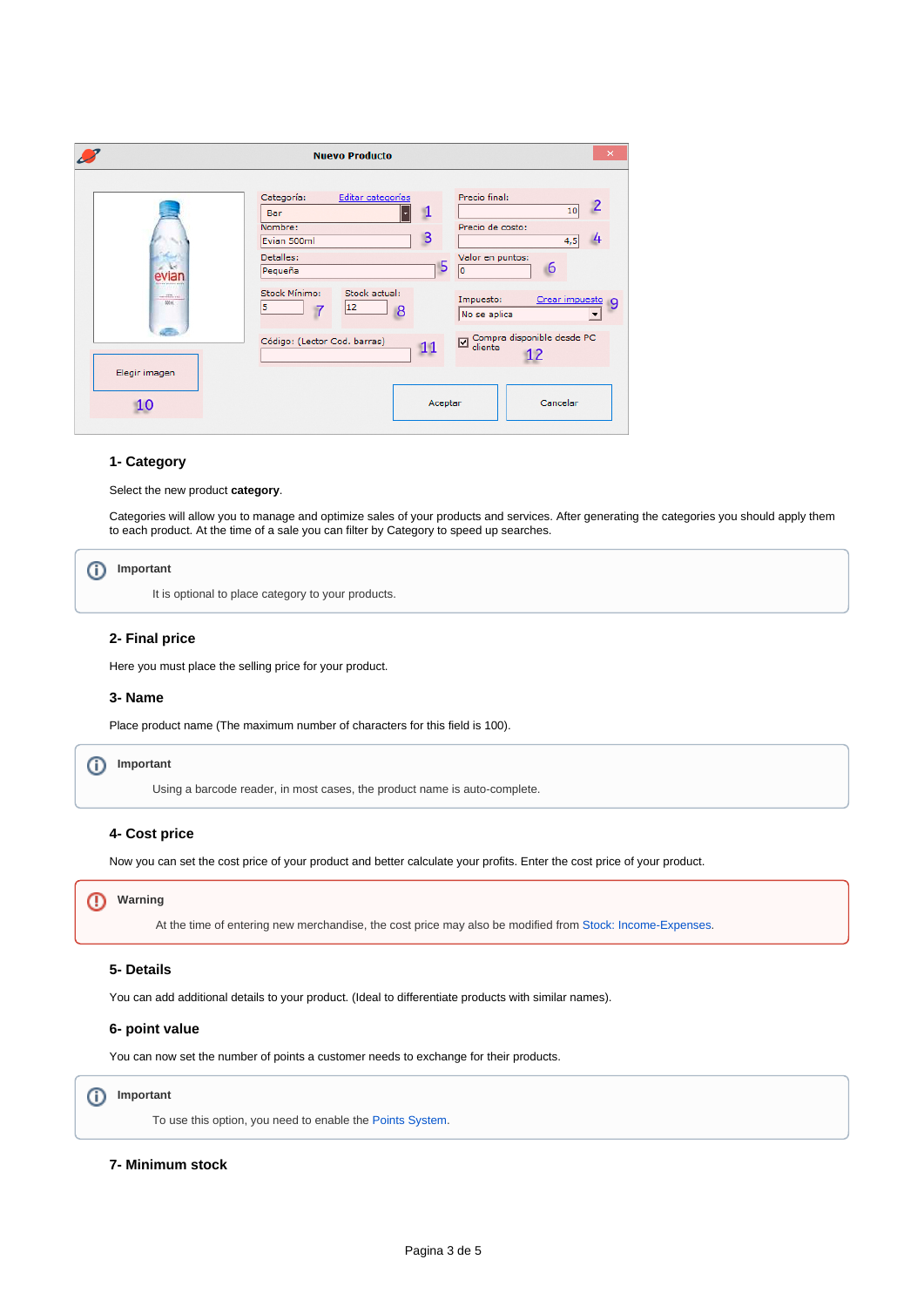This configuration is ideal to obtain quickly and simply, a list of those products that need to be replaced. Select the product and modify the minimum stock value you want. (By default the value is 1).

#### <span id="page-3-0"></span>**8- Actual stock**

From here you can enter or edit the current stock of your products.

#### <span id="page-3-1"></span>**9- Tax**

ത

Taxes are only used for ticket generation and printing. If you use taxes, the ticket will first detail each tax-free item, then a subtotal, and finally the total value of each tax that is applied. [More information.](http://docs.tenaxsoft.com/display/CYB65/Impuestos)

#### <span id="page-3-2"></span>**10- Choose image**

By pressing this button you can enter or edit the images of your products.

#### <span id="page-3-3"></span>**11- Code - Barcode Reader**

If you have a barcode reader, by placing the mouse cursor over this box you can configure the code to your product.

#### **12- Purchase available from PC Client.**

By enabling this option your customers will be able to buy this product from the Client PC.

#### <span id="page-3-5"></span><span id="page-3-4"></span>**e) Edit**

To edit some of your products, simply double click on the row where the same is located.

#### <span id="page-3-6"></span>**f) Delete**

If you want to remove a product, select it, click **Delete**, confirm and finally select whether to keep the product within the history or not.

#### <span id="page-3-7"></span>**g) Bulk Price Update**

| Actualice el precio de venta sus productos en forma masiva seleccionando las opciones:<br>Actualizar precios<br>Aumentar<br>% sobre el precio de venta<br>10<br>O Disminuir<br>O Margen de ganancia<br>% sobre el precio de costo<br>Aplicar a:<br>⊙ Todas las categorías | <b>Actualización Masiva de Precios</b> | × |
|---------------------------------------------------------------------------------------------------------------------------------------------------------------------------------------------------------------------------------------------------------------------------|----------------------------------------|---|
|                                                                                                                                                                                                                                                                           |                                        |   |
|                                                                                                                                                                                                                                                                           |                                        |   |
|                                                                                                                                                                                                                                                                           |                                        |   |
|                                                                                                                                                                                                                                                                           |                                        |   |
|                                                                                                                                                                                                                                                                           |                                        |   |
|                                                                                                                                                                                                                                                                           |                                        |   |
| O Categoría:<br>Hardware                                                                                                                                                                                                                                                  |                                        |   |
|                                                                                                                                                                                                                                                                           |                                        |   |

By clicking on this button, you will be able to set a generalized price rise or fall in percentage, taking as a reference the selling price or increase the profit margin.

### <span id="page-3-8"></span>**h) Import/Export Products**

From here you can recover (import) or generate (export) a product list, with their respective information (Cost Price, Selling Price, Stock, product detail, etc).

This option is ideal for migrating your products from software to CyberPlanet or vice versa.

<span id="page-3-9"></span>